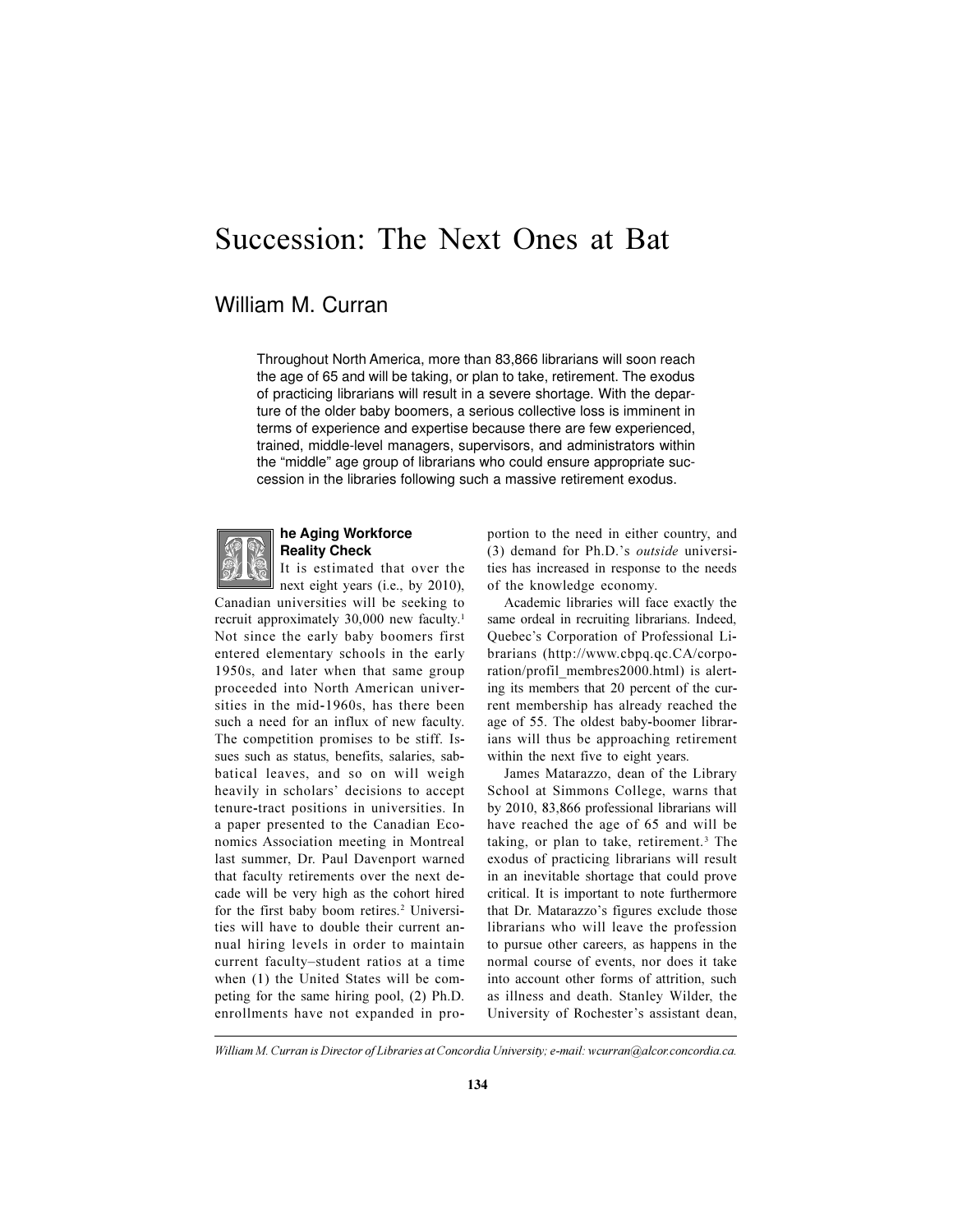states that over the next fifteen years, 50 percent of librarians in Canadian ARL libraries will be retiring. And librarians are substantially older than those in comparable professions. Only 12 percent of librarians are in the 25 to 34 age range compared to 25 percent in that range in comparable professions.<sup>4</sup>

In 2001, Quebec's Corporation of Professional Librarians chose as its theme for the annual conference, *Société cherche bibliothécaire désespérément*. Desperation? Perhaps, but one must ask how the profession reached this point.

#### **Hiring, Retention, and Development**

In one academic library recently surveyed, 84 percent of the professional staff are over the age of 40, and 55 percent are over the age of 50.<sup>5</sup> Only three percent of librarians are between the ages of 20 and 30. In another academic library, 78 percent of the librarians are over age 40. In a third academic library, it was found that 68 percent of professional staff are older than 50 years of age and 44 percent are older than 55 (half of whom are presently occupying management or "leadership" positions).<sup>6</sup> Considering those eligible for retirement, *apart from any "early" retirement packages*, these libraries could lose half their senior professional staff within a given year. More significant, there are very few experienced, trained, middlelevel managers, supervisors, and administrators within the "middle" age group of librarians (40 to 50 years of age), who could ensure appropriate succession in the libraries in the event of a massive retirement exodus. An acute shortage of professional librarians will likely be felt at these levels, as well as at the entry level. It is not too surprising that the University of Manitoba Libraries' Task Force on Recruitment and Retention recommends that its director, or a designate, participate in CLA and ACRL job fairs.<sup>7</sup>

There are many reasons for this. For the past fifteen years, academic libraries have faced major budget cuts, which were not limited to collections but extended to staff positions as well. Many middle management positions were abolished when they became vacant, not because the positions were not needed, but purely as cost-saving measures.

According to CARL Statistics, Table II shows that during a 6-year period, between 1993 to 1999, the national average of administrative librarians *decreased* from 16.96 to 14.04. The Quebec provincial average for the same period went from 16.50 to 13.33.<sup>8</sup>

Indeed, one hidden aftereffect of the cuts to supervisory and middle management positions in academic libraries has been an obstruction of the "natural" progressive promotion conveyor belt for librarians leading to senior administrative positions. Consequently, there have been few, if any, opportunities for progressive moves into increasingly responsible supervisory positions for an entire middleaged group of career-tract academic librarians. The careers of many academic librarians who, in the mid- to late 1980s, *should have been* moving into supervisory and middle management positions were effectively "arrested" as these types of management positions were merged and/or abolished.

The impact of a sudden, massive retirement of librarians who have administrative experience could be disastrous. The situation is not unique to any one academic library, so the chances of finding suitably experienced candidates from elsewhere to fill these managerial vacancies are slim.

As far back as 1994, 82 percent of library directors among the ARL membership were between 45 and 69 years of age. Between 1990 and 1994, the percentage of the population aged 55 and over went from 25.5 percent to 43 percent.<sup>9</sup>

The study conducted by Peter Hernon, Ronald R. Powell, and Arthur P. Young aims to: (1) determine succession; (2) identify those skills and competencies required of future directors; and (3) identify career paths and provide avenues for attaining senior administrative positions. It is im-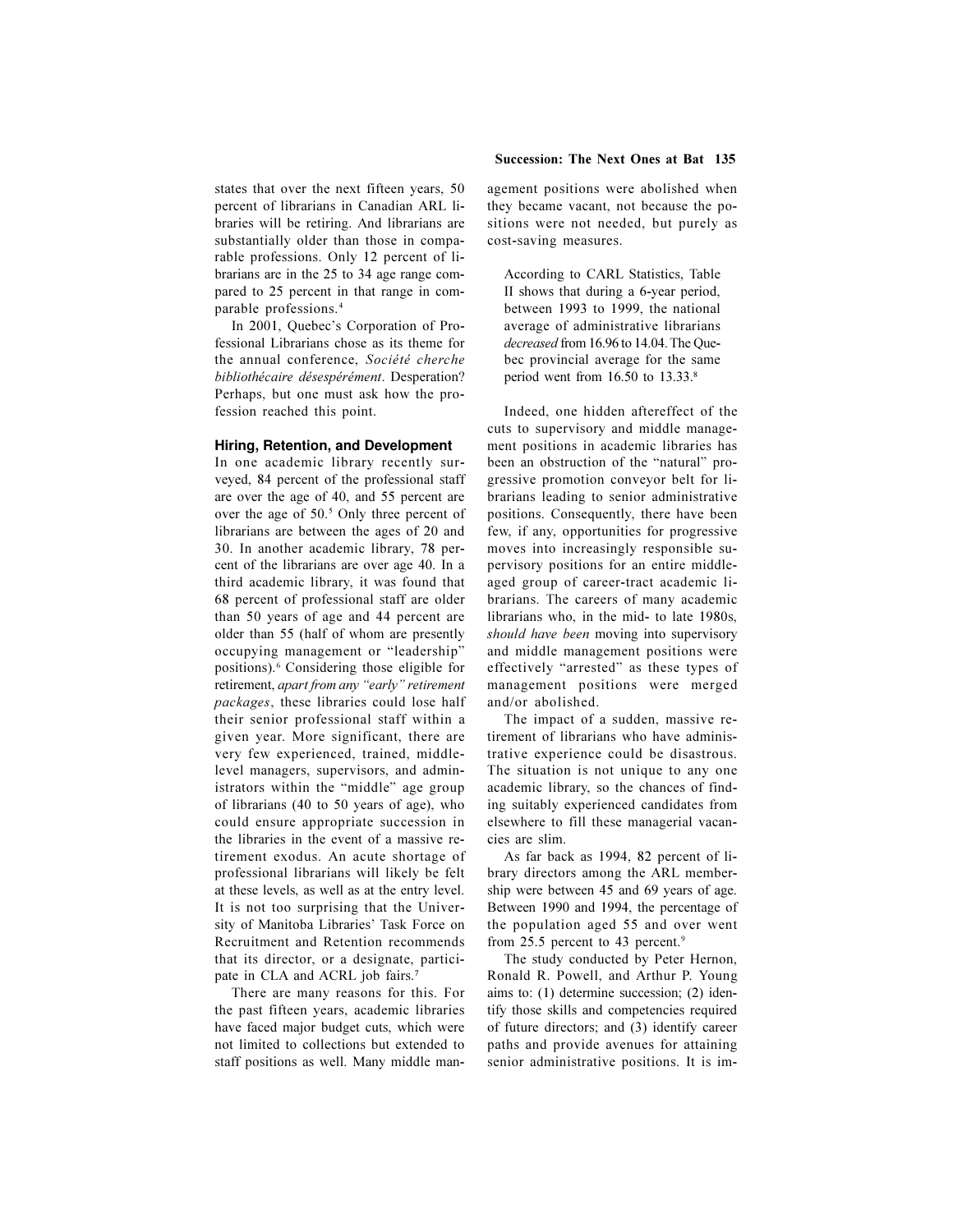

portant to note that the paths that enabled those who are now senior administrators to attain their positions will not automatically be the same—or appropriate—ones that will lead to the senior administration positions of tomorrow. Conditions change. As with every other professional library position (e.g., cataloguer, reference librarian, etc.), those skills required fifteen or twenty years ago that paved the way for todays directors may or may not be needed for library administration positions in the future. Be that as it may, one common denominator that will remain indispensable for senior administrators is prior management experience. The best example of poor succession planning is promoting a good technician into a

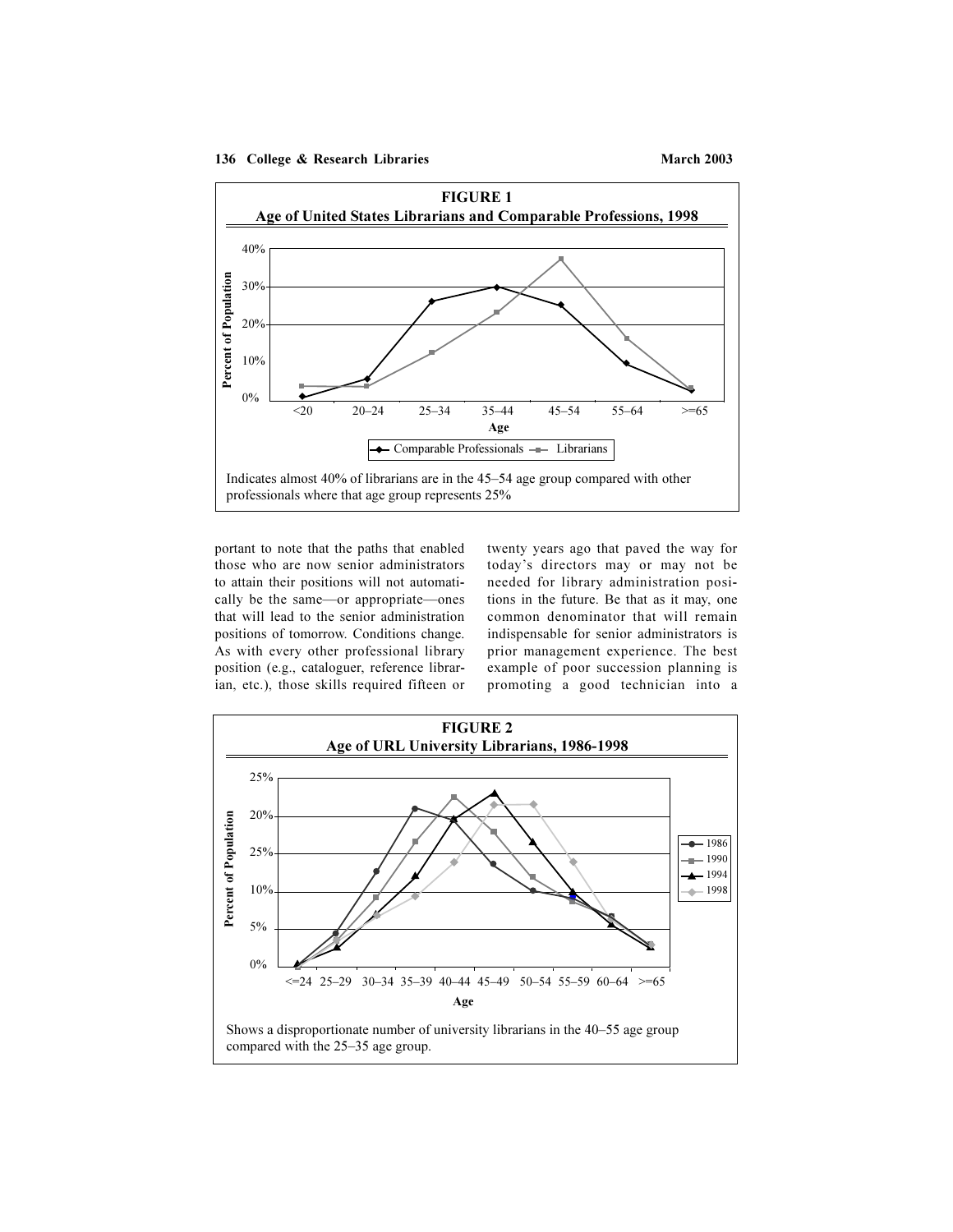manager's position. Similarly, in a library setting, it would be difficult to imagine a scenario where an incumbent is "parachuted" into a senior administration position *without* appropriate management experience, acquired at progressively responsible stages of one's career. To add to this mix, Hernon, Powell, and Young point out:

The challenge of replacing retiring directors is increased by the rather small size of the pool of academic librarians qualified to be directors of large academic research libraries and by the fact that a number of qualified librarians are not interested in becoming directors of such libraries.<sup>10</sup>

Regardless of the organization, succession is a fundamental administrative component of planning. As vital to a *vision* of where the organization is—where it is going, when, and the impact of changes, service, products, and so on-is the element of who will lead it in the future and who is presently being *trained* to direct it and thus ensure its continuity.

This may not have been such an important question in the past. Library managers and administrators assumed, often correctly, that some assistant or secondin-command could "fill in" when the time came for the organization to seek a successor for a retiring administrator. Succession planning was relatively simple as long as there was a pool of competent applicants-or a potential for such. However, academic libraries have undergone enormous cuts, which extended over a period of fifteen years. The cuts to the acquisitions budgets were merciless, and collections will never "catch up" or "restock" despite infusions of so-called *rattrappage* moneys or of one-fell-swoop efforts to replenish the bare cupboards of research collections. *That train has left the station.* But the impact of fifteen years of cuts extends beyond collections to the expertise of professional librarians. In academic libraries, this became the practice: Vacant positions were either abolished on a routine basis or filled "internally." Annual academic library staff reductions were rampant. If a position became vacant through attrition, it was not filled but, rather, put on hold (temporarily) until a suitable time, such as when the next budget was decreed or when the position could be abolished. More often than not, this was welcome news because it meant no one would be laid off. Those who willingly left their positions were seen as doing a favor for those who remained. Supervisory and middle management positions that became vacant were "fused" or "merged" with other existing positions. This served to reduce the salary mass as well as the number of supervisors/managers in the library. It was almost routine to expect unit heads and supervisors to undertake additional workloads, sometimes doubling the original volume, and to supervise more staff, either on a temporary basis or permanently, *occasionally, with a concession that a lower-level, part-time position be created*. Often labeled under the rubric "organization reengineering," the practice drastically reduced the number of middle management positions to which academic librarians could ascribe, but it also discouraged those already filling middle management positions from progressing into more senior positions with additional responsibilities. With little opportunity for "advancement," low morale prevailed. Through no fault of their own, academic librarians thus reached a "plateau" at very early stages of their careers. Stagnation was not an uncommon side effect and fifteen years represents more than half an average career span. That key requirement to develop library leaders identified in the Hernon, Powell, and Young study (i.e., "a local environment that is nurturing and offers guidance and opportunities to grow and gain new and varied experiences"<sup>11</sup>) was absent.

For those exceptional positions that had to be filled, internal candidates were selected, sometimes with little or no managerial training and/or aptitudes. There was little new blood entering aca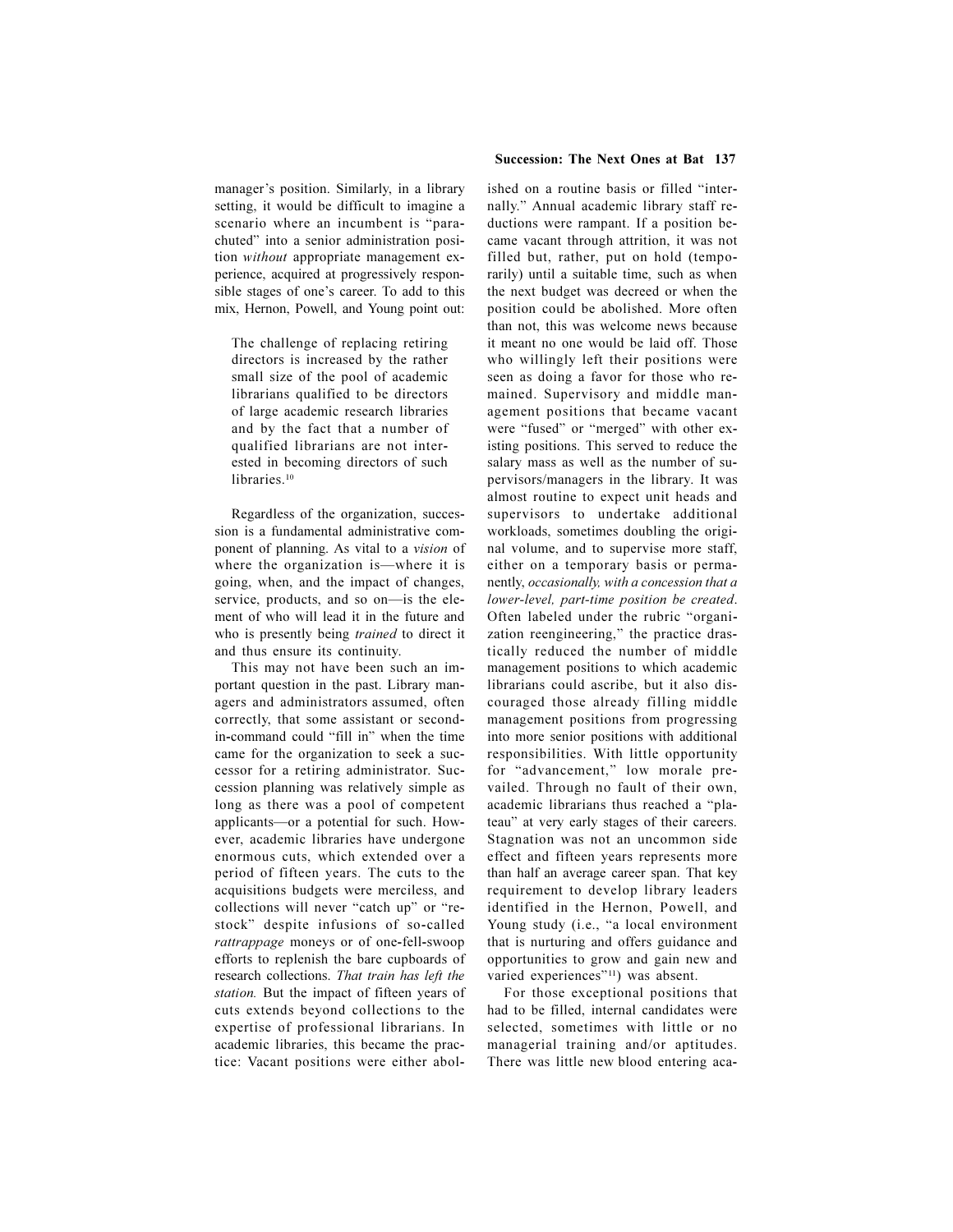demic libraries, when, as CREPUQ figures show, between 1980 and 1999, professional positions decreased by 30.7 percent.<sup>12</sup> If an external candidate had to be hired, this was more often than not on a part-time or full-time, contractual basis. It was not uncommon in the mid-1980s for professional librarians following graduation from library school to wait four or five years before landing a permanent position in an academic library. Academic libraries were closed shops. (See table 1.)

In 19 years, professional positions in Quebec academic libraries diminished from 486 to 337. Between 1995 and 1999, the numbers diminished from 396 to 337.

Coaching and training, usually gratifying tasks in themselves, often became onerous, time-consuming "impositions" for academic librarians because the only ones being trained were part-time or student librarians who would leave the library as soon as their contracts ended or when a permanent position became available elsewhere. Long-term mentoring, counseling, and sponsoring became obsolete in academic libraries. Those very crucial retention components-orientation, mentoring, communication, training, leadership, and job enrichment opportunities—disappeared in the flurry of daily working life.

## **Results**

Many academic librarians have labored for the first fifteen to twenty years of their

| <b>TABLE 1</b><br><b>General Statistics of Ouebec</b><br><b>University Libraries</b> |       |  |
|--------------------------------------------------------------------------------------|-------|--|
| <b>Professional Personnel</b>                                                        |       |  |
| 1980/81                                                                              | 486.8 |  |
| 1985/6                                                                               | 459.8 |  |
| 1990/91                                                                              | 402.3 |  |
| 1995/96                                                                              | 396.2 |  |
| 1996/97                                                                              | 392.2 |  |
| 1998/99                                                                              | 381.4 |  |
| 1999/00                                                                              | 337.3 |  |

professional careers without chances for advancement into progressively responsible positions, in libraries where little, if any, new blood was likely and where annual cuts to acquisitions budgets were the norm. Inevitably, academic libraries could not affect so-called healthy organizational structures in terms of staffing levels, where, ideally, one has a breakdown of 20 percent of senior staff with many years experience, 20 percent of (relative) newcomers, and 60 percent with a wide range of and varied professional experience.

Extremes are always problematic. (Elementary and high schools have experienced similar problems. In one Montreal elementary school last fall, fifteen out of eighteen teachers had less than three years experience*.*) It is the same syndrome: Long decades with no new teachers, and then, in two or three years, all the invaluable experience disappears with massive retirements. Despite unparalleled advances in technology providing quick and easy access to information for users, academic libraries have lived through a long, dry season for fifteen years. Now, with the babyboomer cohort heading for retirement, the first loss for academic libraries will be in terms of numbers. Without a pool of potential replacements with administration experience, senior administration jobs will remain vacant and there will be fierce competition with other institutions to fill vacancies. This is regrettable because great strides have been accomplished in cooperation and resource sharing among academic research libraries.

But with the departure of the older baby boomers, a serious collective loss is imminent for academic libraries. That is the sudden loss of the invaluable experience and expertise of staff acquired over several decades.

Quebec hospitals learned a bitter lesson a few years ago when hordes of experienced surgical and emergency room nurses availed themselves of attractive early-retirement packages offered to them as cost-cutting measures. The sweet deal was a short-sited road to disaster, particularly for emergency room and surgical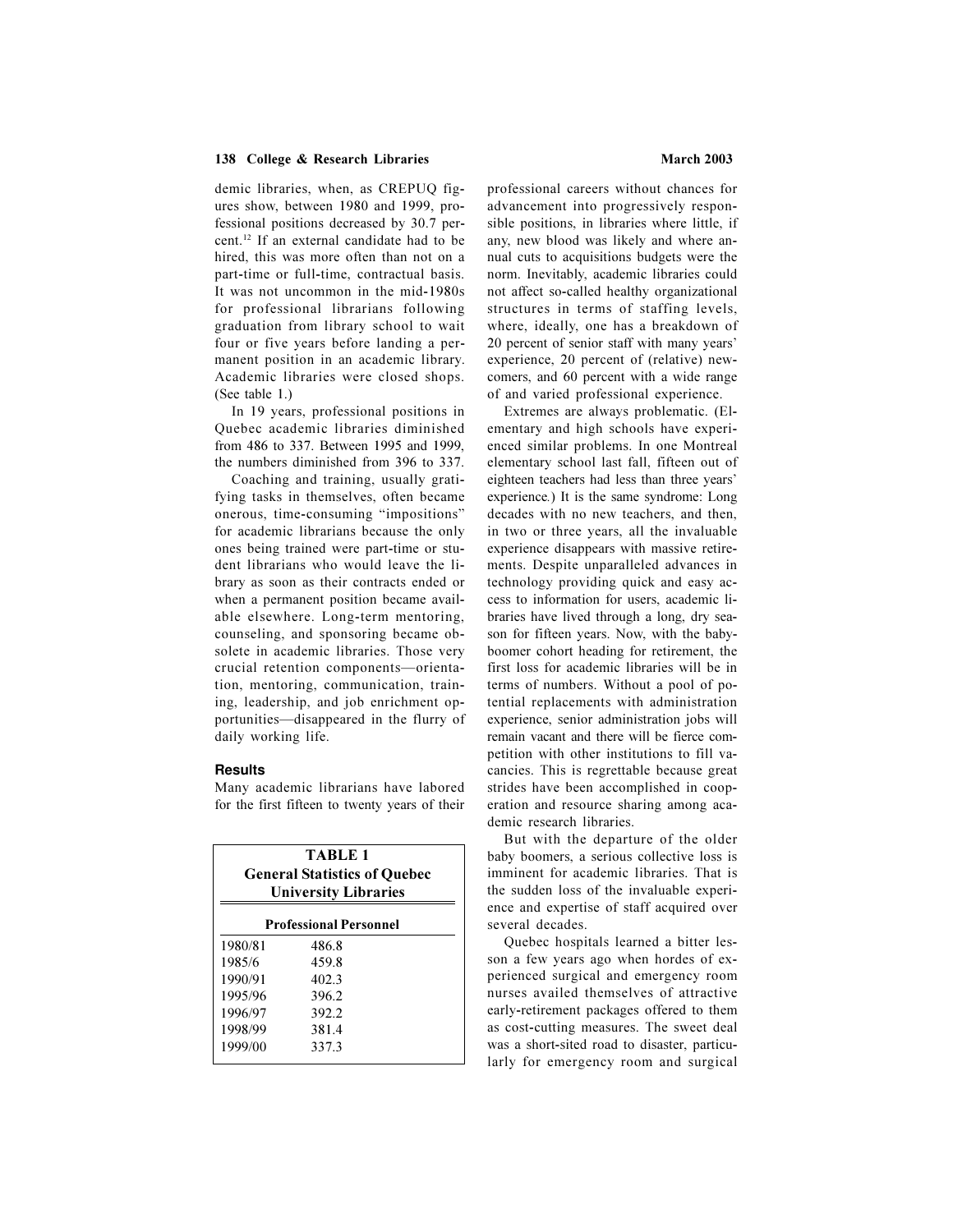units, where jobs went crying for months. A similar situation could be felt in academic libraries.

Faculty also are at risk of facing similar problems, where entire departments could be wiped out in three to five years. To counter this potential problem, senior university administrators are openly encouraging deans to consider offering bonuses to certain faculty to remain at the university, *even if they have reached normal retirement age*, to avoid hiring exclusively newly graduated faculty (to prevent the same problem from recurring when they reach retirement age) and to carefully plan for an ideal mix of age levels of faculty, avoiding, whenever possible, that more than 20 percent of faculty in a given department be born in the same decade. Although these may seem extreme measures, the thought process and the planning exercise are indeed very sound.

## **Conclusion**

It is important to remember that academic libraries will never manage themselves. Printed or electronic sources can be stocked anywhere. It will always be the professionalism of the staff who animate the contents and transform data into knowledge for users, who in turn transform such into wisdom. In compliance with ACRL standards, academic libraries must ensure that users have the ability to "determine the nature and extent of information needed, access it ef-

fectively and efficiently, evaluate it, and use it to accomplish specific purposes and "understand the economic, legal and social issues" in order to use information "ethically and legally."<sup>13</sup> Alta Vista, Yahoo, and Google cannot do this. The time has come for the profession to strategize for succession planning. There is no question that North America will need to import professional librarians. The ALA's recognition of international "equivalents" in its accreditation processes will not solve the problem. Library schools and professional associations have a significant role to play in ensuring that professional qualifications are not diluted in the rush to fill vacancies. The teaching profession managed admirably to "upgrade" the professional qualification of teachers despite the abject shortage in the 1950s and early 1960s. By 1965, almost all elementary schoolteachers under the age of 30 had baccalaureate degrees and the two-year teachers' college programs were discontinued. There may be a potential among nonprofessional library staff, which should be tapped. Further studies are needed. Ensuring the succession in academic libraries is as basic and vital to sound management as ensuring that equipment is in place to accommodate the ever-changing formats in which information is found. Administrators appreciate knowing "who's on first," it is now high time to assess "who's next at bat."

**Notes**

8. CARL Statistics, Ottawa, Canadian Association of Research Libraries.

<sup>1.</sup> *Renovating the Ivory Tower: Canadian Universities & the Knowledge Economy. Policy Study*, ed. David Laidler (Toronto: C. D. Howe Institute, 2002), 37.

<sup>2.</sup> Ibid, 1.

<sup>3.</sup> Peter Hernon, Ronald R. Powell, and Arthur P. Young, "University Library Directors in the Association of Research Libraries: The Next Generation, Part One," College & Research Librar*ies* (Mar. 2001).

<sup>4.</sup> Rebecca T. Lenzini, The Greying of the Library Profession: A Survey of Our Professional Association and Their Responses," Searcher 10, no. 7 (July/Aug. 2002). Available online from http://www.infotoday.com/searcher/jul02/lenzini.htm.

<sup>5.</sup> Concordia University Libraries. Annual Report 2001-2002.

<sup>6.</sup> McGill University Libraries *Annual Report*. Retrieved May 2002 from http:// www.library.mcgill.ca/admin/reports/anrpt01.htm.

<sup>7. &</sup>quot;Recruitment & Retention: Toward a Strategy for the University of Manitoba Libraries," prepared by the Recruitment & Retention Task Force, University of Manitoba Libraries, 2002.